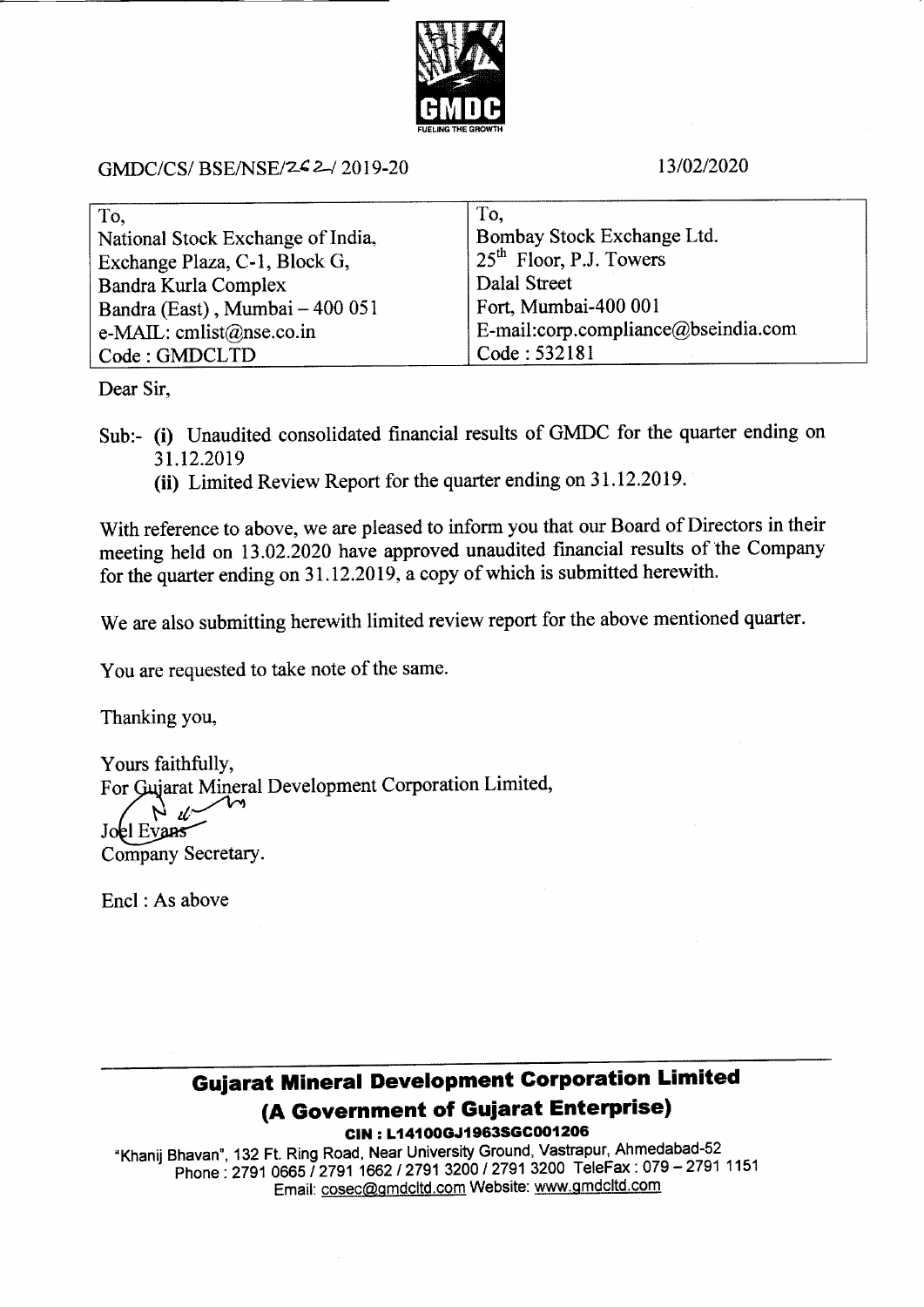

# GUJARAT MINERAL DEVELOPMENT CORPORATION L!MITED

( A Government of Gujarat Enterprise)

Khanij Bhavan, Univ.Ground, 132 ft.Ring Road, Opp,Manav Mandir, Vastrapur, Ahmedabad 380 052 Tel no. 27913200, 27913501, 27911340, 27911680, 27910665 Fax no. (079) 27912746,1454 CIN L14100GJ1963SGC001206

#### **CERTIFICATE**

(Pursuant to Regulation 33(2)(a) of SEBI (Listing Obligation & Disclosure Requirement) Regulation 2015)

This is to certify that the unaudited quarterly financial results of the Company for the quarter ended 31" December, 2019 placed before the 306'h Meeting of the Board of Directors do not contain any false or misleading statement or figures and do not omit any material fact which may make the statements or figures contained therein misleading.

L.KULSHRESTHA UMAR SOLANKI, IAS CHIEF CENERAL MANACER & CHIEF FINANCIAL OFFICER

MANACINC DIRECTOR

PLACE: AHMEDABAD DATE: I 3'h February, 2020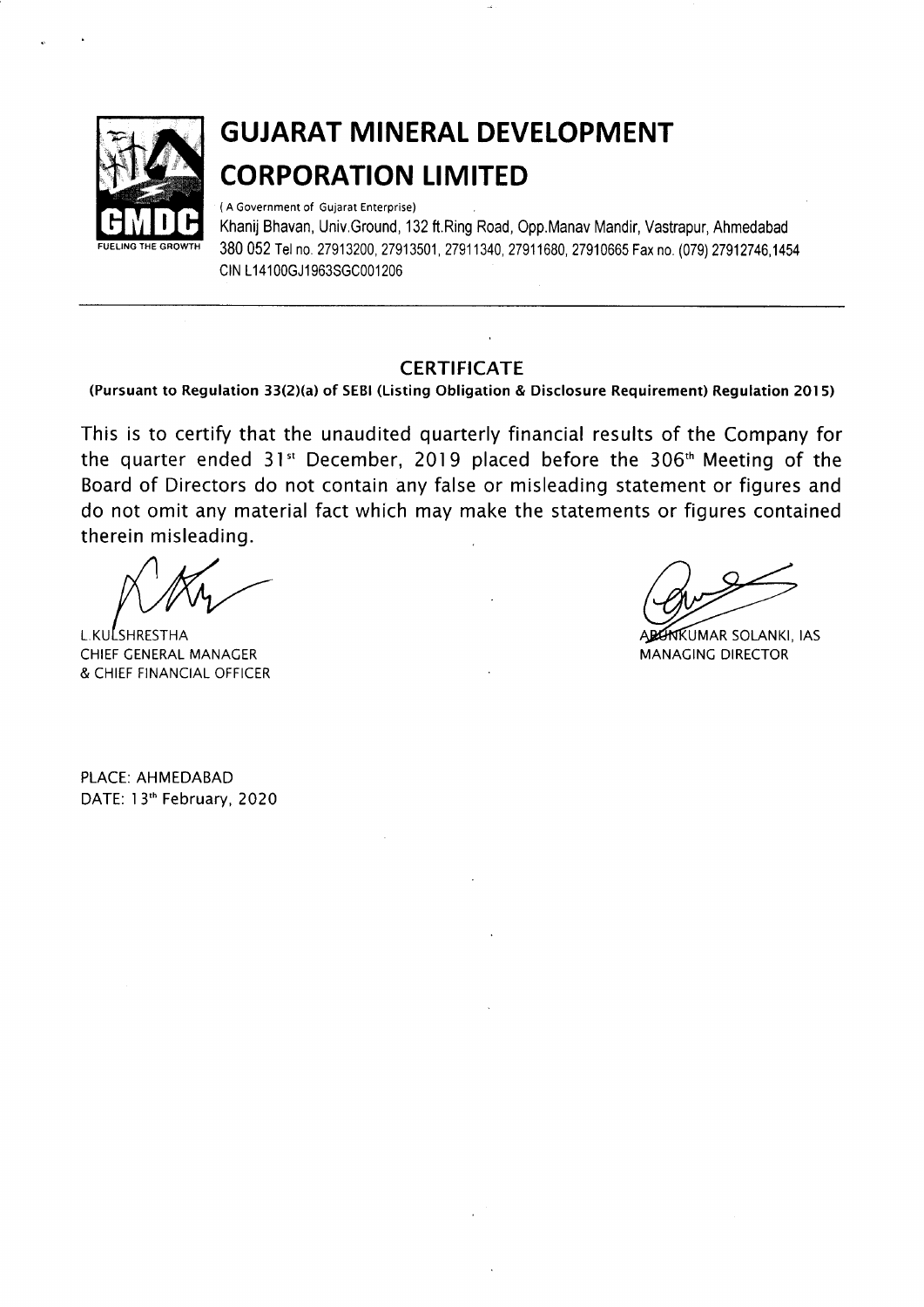

#### (See Regulation 47(1) (b) of the SEBI (LODR) Regulations, 2015) UNAUDITED FINANCIAI. RESULTS FOR THE QUARTER AND NINE MONTHS ENDED ON 31ST DECEMBER, 2019

|                         |                                                                                                                                                   |                                                |                           |                           |                                                                                                      |                           | (₹ in Lakh)                                   |  |
|-------------------------|---------------------------------------------------------------------------------------------------------------------------------------------------|------------------------------------------------|---------------------------|---------------------------|------------------------------------------------------------------------------------------------------|---------------------------|-----------------------------------------------|--|
|                         |                                                                                                                                                   | <b>STANDALONE</b>                              |                           |                           |                                                                                                      |                           |                                               |  |
| Sr No                   | <b>Particulars</b>                                                                                                                                | 3 Months ended on<br>31/12/2019<br>(Unaudited) | 30/09/2019<br>(Unaudited) | 31/12/2018<br>(Unaudited) | 3 Months ended on 3 Months ended on 9 Months ended on 9 Months ended on<br>31/12/2019<br>(Unaudited) | 31/12/2018<br>(Unaudited) | 12 months ended<br>on 31/03/2019<br>(Audited) |  |
| $\mathbf{1}$            | <b>Total Income from Operations (net)</b>                                                                                                         | 33,966.15                                      | 26,441.50                 | 41,038.36                 | 110,892.72                                                                                           | 134,917.75                | 187,967.82                                    |  |
| $\overline{2}$          | Net Profit/(Loss) for the period<br>(before Tax and Exceptional items)                                                                            | 2,967.34                                       | 4,450.02                  | 7,287.39                  | 19,860.39                                                                                            | 42,495.44                 | 60,495.08                                     |  |
| $\overline{\mathbf{3}}$ | Net Profit/(Loss) for the period<br>before tax (after Exceptional items)                                                                          | 2.967.34                                       | 4,450.02                  | 7,287.39                  | 19,860.39                                                                                            | 12,730.44                 | 30,730.08                                     |  |
| 4                       | Net Profit/(Loss) for the period after<br>tax (after Exceptional items)                                                                           | 2,829.82                                       | 3,862.55                  | 5,037.13                  | 16.278.21                                                                                            | 1,475.14                  | 13,878.68                                     |  |
| 5.                      | Total Comprehensive Income for the<br>period [Comprising Profit/(Loss) for<br>the period after tax and Other<br>Comprehensive Income (after tax)] | 702.63                                         | 270.74                    | 4,098.16                  | 11,176.13                                                                                            | (4.417.59)                | 1,898.11                                      |  |
| 6                       | <b>Equity Share Capital</b>                                                                                                                       | 6,360.00                                       | 6,360.00                  | 6,360.00                  | 6,360.00                                                                                             | 6,360.00                  | 6,360.00                                      |  |
| $\overline{ }$          | Reserves<br><i>l</i> excluding<br>Revaluation<br>Reserve as shown in the Balance<br>Sheet)                                                        |                                                |                           |                           |                                                                                                      |                           | 422,190.95                                    |  |
| 8                       | Earning Per Share (of Rs. 2/- each)<br>(for continuing and discontinued<br>operations) (not annualised)-                                          |                                                |                           |                           |                                                                                                      |                           |                                               |  |
|                         | 1. Basic: (Rs)                                                                                                                                    | 0.89                                           | 1.21                      | 1.58                      | 5.12                                                                                                 | 0.46                      | 4.36                                          |  |
|                         | 2. Diluted (Rs)                                                                                                                                   | 0.89                                           | 1.21                      | 1.58                      | 5.12                                                                                                 | 0.46                      | 4.36                                          |  |

|                |                                           |                   |             |             |                                                                         |             | (₹ in Lakh)     |  |  |
|----------------|-------------------------------------------|-------------------|-------------|-------------|-------------------------------------------------------------------------|-------------|-----------------|--|--|
|                |                                           | CONSOLIDATED      |             |             |                                                                         |             |                 |  |  |
| Sr No          | <b>Particulars</b>                        | 3 Months ended on |             |             | 3 Months ended on 3 Months ended on 9 Months ended on 9 Months ended on |             | 12 months ended |  |  |
|                |                                           | 31/12/2019        | 30/09/2019  | 31/12/2018  | 31/12/2019                                                              | 31/12/2018  | on 31/03/2019   |  |  |
|                |                                           | (Unaudited)       | (Unaudited) | (Unaudited) | (Unaudited)                                                             | (Unaudited) | (Audited)       |  |  |
| $\mathbf{1}$   | <b>Total Income from Operations (net)</b> | 33.966.15         | 26,441.50   | 41,038.36   | 110,892.72                                                              | 134,917.75  | 187,967.82      |  |  |
| $\overline{2}$ | Net Profit/(Loss) for the period          |                   |             |             |                                                                         |             |                 |  |  |
|                | (before Tax and Exceptional items)        | 2,929.62          | 4,412.28    | 7,322.82    | 19,747.21                                                               | 42,325.55   | 60,268.56       |  |  |
| 3              | Net Profit/(Loss) for the period!         |                   |             |             |                                                                         |             |                 |  |  |
|                | before tax (after Exceptional items)      | 2.929.62          | 4,412.28    | 7.322.82    | 19,747.21                                                               | 20,888.09   | 38,831.10       |  |  |
| 4              | Net Profit/(Loss) for the period after    | 2.823.56          | 3.899.89    | 5.076.11    | 16,346.65                                                               | 9.643.46    | 21,993.93       |  |  |
|                | tax (after Exceptional items)             |                   |             |             |                                                                         |             |                 |  |  |
|                | Total Comprehensive Income for the        |                   |             |             |                                                                         |             |                 |  |  |
| 5              | period [Comprising Profit/(Loss) for      |                   |             |             |                                                                         |             |                 |  |  |
|                | the period after tax and Other            |                   |             |             |                                                                         |             |                 |  |  |
|                | Comprehensive Income (after tax)]         | 696.37            | 308.08      | 4,137.14    | 11.244.57                                                               | 3,750.73    | 10,014.39       |  |  |
| 6              | <b>Equity Share Capital</b>               | 6,360.00          | 6,360.00    | 6,360.00    | 6,360.00                                                                | 6,360.00    | 6,360.00        |  |  |
|                | Reserves<br>(excluding<br>Revaluation     |                   |             |             |                                                                         |             |                 |  |  |
| 7              | Reserve as shown in the Balance           |                   |             |             |                                                                         |             |                 |  |  |
|                | Sheeth                                    |                   |             | ×           |                                                                         |             | 433.645.50      |  |  |
|                | Earning Per Share (of Rs. 2/- each)       |                   |             |             |                                                                         |             |                 |  |  |
| 8              | (for continuing and discontinued)         |                   |             |             |                                                                         |             |                 |  |  |
|                | operations) (not annualised)-             |                   |             |             |                                                                         |             |                 |  |  |
|                | 1. Basic: (Rs)                            | 0.89              | 1.23        | 1.60        | 5.14                                                                    | 3.03        | 6.92            |  |  |
|                | 2. Diluted (Rs)                           | 0.89              | 1.23        | 1.60        | 5.14                                                                    | 3.03        | 6.92            |  |  |

#### Note:

The above is an extract of the detailed format of Financial Results for the quarter and nine months ended on 31st December 2019 filed with the Stock Exchanges under Regulation <sup>33</sup>of the sEBl (Listing and other Disclosure Requirements) Regulations, 2015 as amended. The full format of the Financial Results for the quarter and nine months ended on 31st December 2019 alongwith Explanatory Notes is available on the Stock Exchanee websites. (www,nserndia,com and www.bseindia.com)

Place: Date: Ahmedabad 13th February, 2020

For and on behalf of the Board of Directors  $\epsilon$ 

Arunkumar Solanki, IAS Managing Director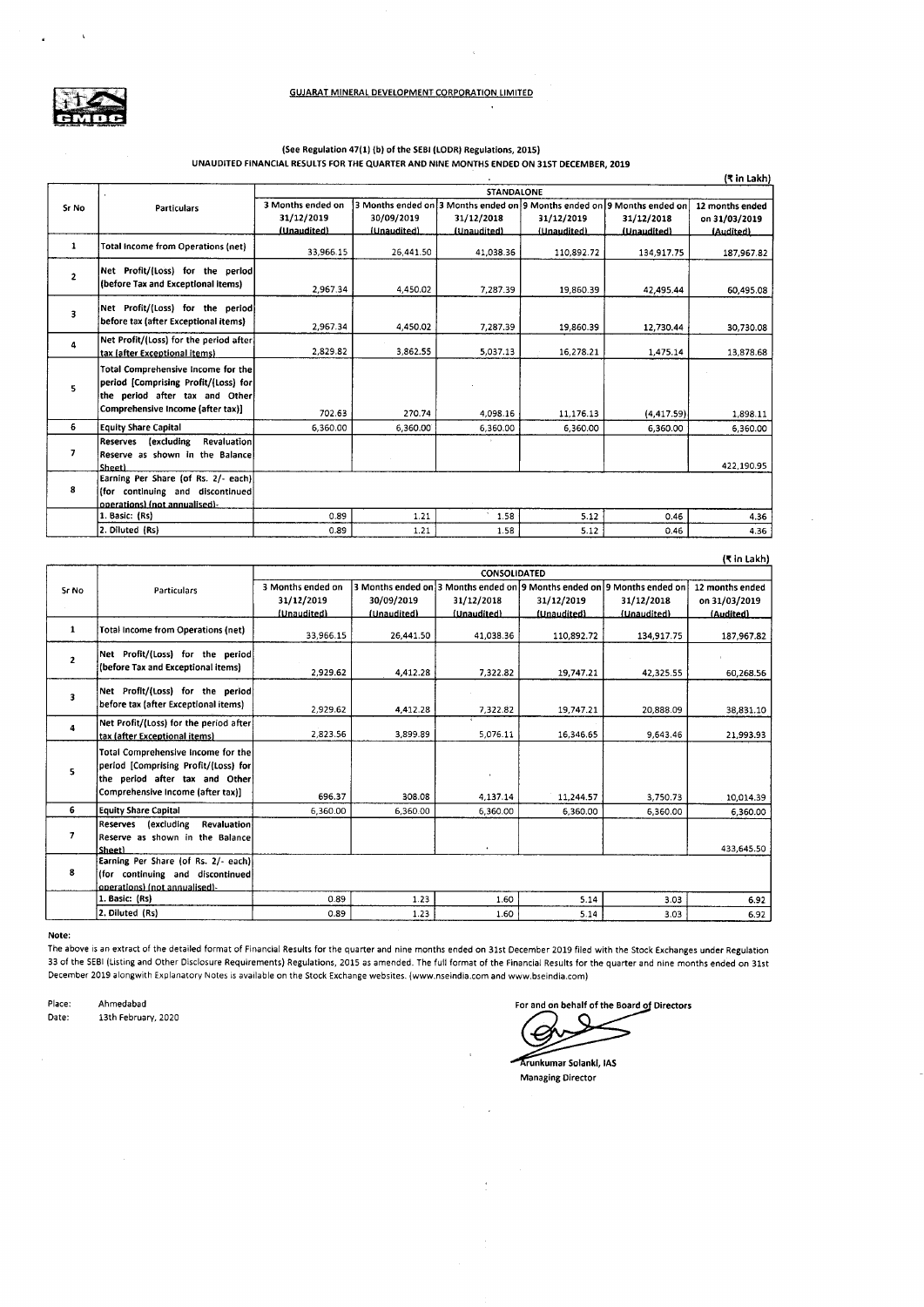

 $\hat{\mathbf{z}}$ 

 $\sim$ 

#### **GUJARAT MINERAL DEVELOPMENT CORPORATION LIMITED**

Unaudited Statement of Standalone Financial Results for the Quarter and Nine Months Ended on 31st December 2019

| Unaudited Statement of Standalone Financial Results for the Quarter and Nine Months Ended on 31st December 2019 |                      |                      |             | (₹ in Lakh)              |             |             |
|-----------------------------------------------------------------------------------------------------------------|----------------------|----------------------|-------------|--------------------------|-------------|-------------|
|                                                                                                                 | <b>Quarter Ended</b> |                      |             | <b>Nine Months Ended</b> | Year Ended  |             |
| Particulars                                                                                                     | 31-12-2019           | 30-09-2019           | 31-12-2018  | 31-12-2019               | 31-12-2018  | 31-03-2019  |
|                                                                                                                 | (Unaudited)          | (Unaudited)          | (Unaudited) | (Unaudited)              | (Unaudited) | (Audited)   |
| <b>INCOME</b>                                                                                                   |                      |                      |             |                          |             |             |
| <b>Revenue from Operations</b>                                                                                  | 33,966.15            | 26,441.50            | 41,038.36   | 110,892.72               | 134,917.75  | 187,967.82  |
| Finance Income                                                                                                  | 3,310.09             | 3,441.26             | 2,817.92    | 9,993.59                 | 8,771.66    | 11,765.62   |
| Other Income                                                                                                    | 628.46               | 505.96               | 717.18      | 1.350.65                 | 1,519.43    | 2,492.08    |
| Total Income (A)                                                                                                | 37,904.70            | 30.388.72            | 44,573.46   | 122,236.96               | 145,208.84  | 202,225.52  |
|                                                                                                                 |                      |                      |             |                          |             |             |
| <b>EXPENSES</b>                                                                                                 |                      |                      |             |                          |             |             |
| Changes in inventories of finished goods and mined ore                                                          | (206.28)             | (329.91)             | (603.25)    | 78.51                    | (1,726.52)  | (631.81)    |
| <b>Employee Benefit Expenses</b>                                                                                | 3,613.09             | 4,042.04             | 3,314.10    | 10,888.07                | 9,984.58    | 12,228.66   |
| <b>Finance Costs</b>                                                                                            | 37.68                | 38.58                | 39.74       | 115.13                   | 117.08      | 183.12      |
| Depreciation and Amortisation Expenses                                                                          | 2,241.86             | 2,213.80             | 2,312.84    | 6,803.75                 | 6,805.96    | 9,613.73    |
| Other Expenses                                                                                                  | 29,251.01            | 19,974.19            | 32,222.64   | 84,491.11                | 87,532.30   | 120,336.74  |
| <b>Total Expenses (B)</b>                                                                                       | 34,937.36            | 25,938.70            | 37,286.07   | 102,376.57               | 102,713.40  | 141,730.44  |
|                                                                                                                 |                      |                      |             |                          |             |             |
| Profit/(loss) before exceptional items and tax (A-B)                                                            | 2,967.34             | 4,450.02             | 7,287.39    | 19,860.39                | 42,495.44   | 60,495.08   |
| <b>Exceptional Items</b>                                                                                        |                      |                      |             |                          |             |             |
| Loss on Investment in associate                                                                                 |                      | $\ddot{\phantom{a}}$ |             |                          | (29,765.00) | (29,765.00) |
| Profit/(loss) Before Tax                                                                                        | 2,967.34             | 4,450.02             | 7,287.39    | 19,860.39                | 12,730.44   | 30,730.08   |
|                                                                                                                 |                      |                      |             |                          |             |             |
| <b>Tax Expenses</b>                                                                                             |                      |                      |             |                          |             |             |
| Current Tax                                                                                                     | 1,239.50             | 1,286.34             | 3,039.60    | 6,291.20                 | 13,630.58   | 18,971.65   |
| Deferred Tax                                                                                                    | (1, 101.98)          | (698.87)             | (789.34)    | (2,709.02)               | (2,375.28)  | (2, 120.25) |
| Profit/(loss) After Tax for the Period                                                                          | 2,829.82             | 3,862.55             | 5,037.13    | 16,278.21                | 1,475.14    | 13,878.68   |
|                                                                                                                 |                      |                      |             |                          |             |             |
| Other Comprehensive Income                                                                                      |                      |                      |             |                          |             |             |
| Items that will not be reclassified to profit or loss                                                           |                      |                      |             |                          |             |             |
| Changes in fair value of equity instruments measured at fair value through other                                |                      |                      |             |                          |             |             |
| comprehensive income (FVOCI)                                                                                    | (1,906.07)           | (3, 411.51)          | (1,097.60)  | (4,881.47)               | (6,369.14)  | (13,924.37) |
| Remeasurement of post-employment benefit obligations                                                            | (340.38)             | (278.05)             | 242.30      | (340.38)                 | 726.89      | 1,112.20    |
| Income tax relating to these items                                                                              | 119.26               | 97.75                | (83.67)     | 119.77                   | (250.48)    | 831.60      |
| Other Comprehensive Income for the Period, net of tax                                                           | (2, 127.19)          | (3,591.81)           | (938.97)    | (5, 102.08)              | (5,892.73)  | (11,980.57) |
| Total Comprehensive Income for the Period (Comprising profit (loss) and other Comprehensive                     |                      |                      |             |                          |             |             |
| Income for the period)                                                                                          | 702.63               | 270.74               | 4,098.16    | 11,176.13                | (4, 417.59) | 1,898.11    |
|                                                                                                                 |                      |                      |             |                          |             |             |
| Earning per Equity Share (EPS) (Face Value of Rs.2)                                                             |                      |                      |             |                          |             |             |
| Basic (Rs.)                                                                                                     | 0.89                 | 1.21                 | 1.58        | 5.12                     | 0.46        | 4.36        |
| Diluted (Rs.)                                                                                                   | 0.89                 | 1.21                 | 1.58        | 5.12                     | 0.46        | 4.36        |

 $\overline{\phantom{a}}$ 

 $\bar{\mathcal{A}}$ 

 $\bar{.}$ 

 $\sim$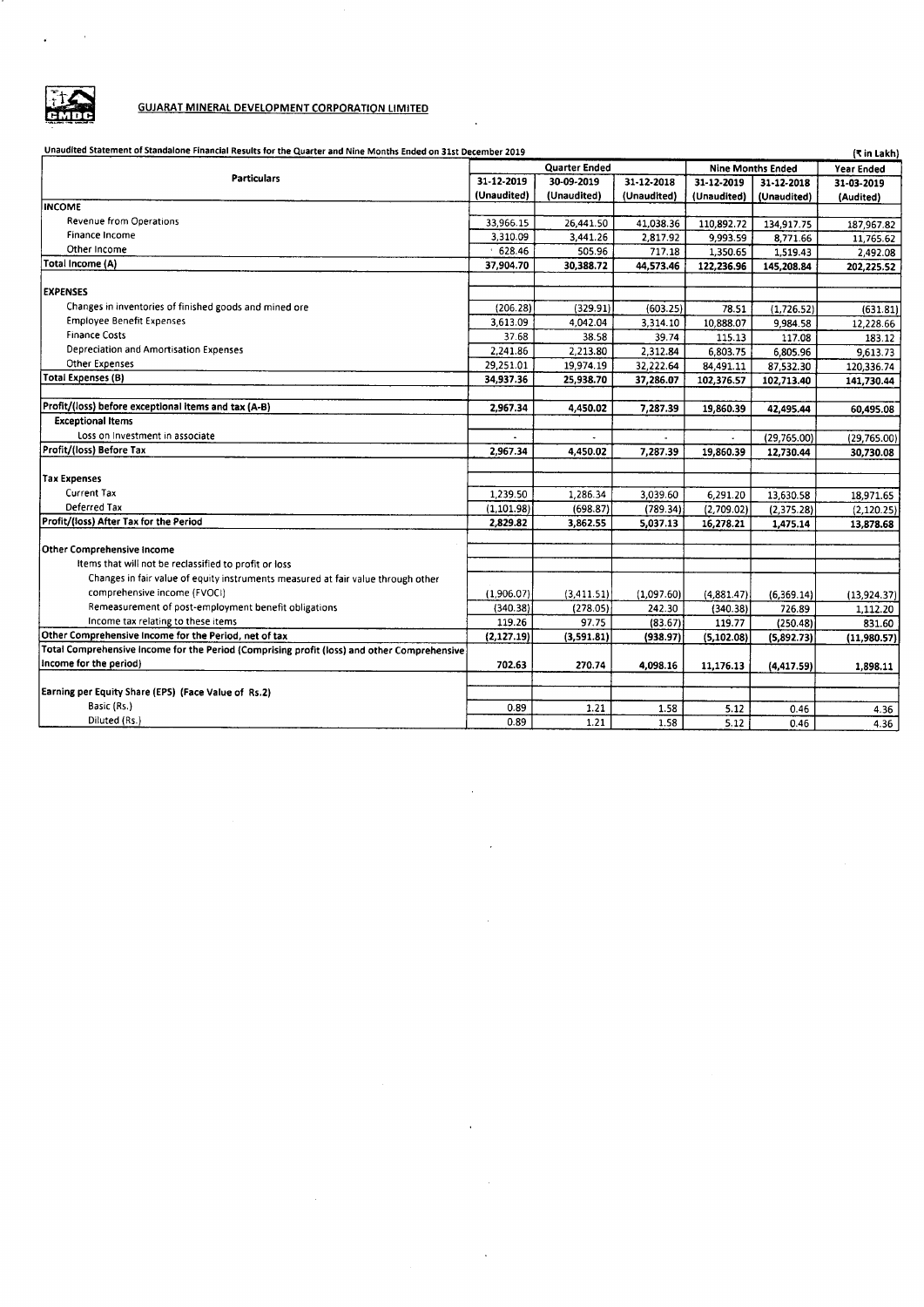

 $\cdot$ 

 $\Delta$ 

#### **GUJARAT MINERAL DEVELOPMENT CORPORATION LIMITED**

 $\sim$   $\sim$ 

J.

| Unaudited Statement of Consolidated Financial Results for the Quarter and Nine Months Ended on 31st December 2019 |             |               |             |                          |                        | (₹ in Lakh)              |  |
|-------------------------------------------------------------------------------------------------------------------|-------------|---------------|-------------|--------------------------|------------------------|--------------------------|--|
|                                                                                                                   |             | Quarter Ended |             | <b>Nine Months Ended</b> |                        | Year Ended               |  |
| <b>Particulars</b>                                                                                                | 31-12-2019  | 30-09-2019    | 31-12-2018  | 31-12-2019               | 31-12-2018             | 31-03-2019               |  |
|                                                                                                                   | (Unaudited) | (Unaudited)   | (Unaudited) | (Unaudited)              | (Unaudited)            | (Audited)                |  |
|                                                                                                                   |             |               |             |                          |                        |                          |  |
| INCOME                                                                                                            | 33,966.15   | 26,441.50     | 41,038.36   | 110,892.72               | 134,917.75             | 187,967.82               |  |
| Revenue from Operations                                                                                           | 3.357.48    | 3,488.65      | 2,960.08    | 10,135.76                | 8,913.82               | 11,955.17                |  |
| Finance Income                                                                                                    | 629.86      | 507.36        | 718.67      | 1,354.85                 | 1,523.90               | 2,498.03                 |  |
| Other Income                                                                                                      | 37,953.49   | 30,437.51     | 44.717.11   | 122,383.33               | 145,355.47             | 202,421.02               |  |
| Total Income (A)                                                                                                  |             |               |             |                          |                        |                          |  |
|                                                                                                                   |             |               |             |                          |                        |                          |  |
| <b>EXPENSES</b><br>Changes in inventories of finished goods and mined ore                                         | (206.28)    | (329.91)      | (603.25)    | 78.51                    | (1.726.52)             | (631.81)                 |  |
|                                                                                                                   | 3,615.80    | 4,044.76      | 3,319.53    | 10,896.22                | 9,992.73               | 12,239.52                |  |
| <b>Employee Benefit Expenses</b><br><b>Finance Costs</b>                                                          | 37.60       | 38.51         | 39.67       | 114.90                   | 116.85                 | 182.81                   |  |
| Depreciation and Amortisation Expenses                                                                            | 2,241.86    | 2,213.80      | 2.312.84    | 6,803.75                 | 6,805.96               | 9,613.73                 |  |
|                                                                                                                   | 29,334.89   | 20,058.07     | 32,325.50   | 84,742.74                | 87,840.90              | 120,748.21               |  |
| <b>Other Expenses</b><br><b>Total Expenses (B)</b>                                                                | 35,023.87   | 26,025.23     | 37,394.29   | 102,636.12               | 103,029.92             | 142,152.46               |  |
|                                                                                                                   |             |               |             |                          |                        |                          |  |
| Profit/(loss) before exceptional items and tax (A-B)                                                              | 2.929.62    | 4.412.28      | 7,322.82    | 19,747.21                | 42,325.55              | 60,268.56                |  |
| <b>Exceptional Items</b>                                                                                          |             |               |             |                          |                        |                          |  |
| Loss on Investment in associate                                                                                   |             |               |             | $\mathbf{r}$             | (21, 437.46)           | (21, 437.46)             |  |
| Profit/(loss) Before Tax                                                                                          | 2,929.62    | 4,412.28      | 7,322.82    | 19,747.21                | 20,888.09              | 38,831.10                |  |
|                                                                                                                   |             |               |             |                          |                        |                          |  |
| Share of Profit (Loss) of joint ventures and associates using equity                                              |             |               |             |                          |                        |                          |  |
| method (net of taxes)                                                                                             | 31.46       | 75.08         | 3.55        | 181.62                   | 10.67                  | 14.23                    |  |
|                                                                                                                   |             |               |             |                          |                        |                          |  |
| <b>Tax Expenses</b>                                                                                               |             |               |             |                          |                        |                          |  |
| Current Tax                                                                                                       | 1,239.50    | 1,286.34      | 3,039.60    | 6,291.20                 | 13.630.58              | 18,971.65                |  |
| Deferred Tax                                                                                                      | (1, 101.98) | (698.87)      | (789.34)    | (2,709.02)               | (2,375.28)             | (2, 120.25)<br>21,993.93 |  |
| Profit/(loss) After Tax for the Period                                                                            | 2.823.56    | 3,899.89      | 5,076.11    | 16,346.65                | 9,643.46               |                          |  |
|                                                                                                                   |             |               |             |                          |                        |                          |  |
| Other Comprehensive Income                                                                                        |             |               |             |                          |                        |                          |  |
| Items that will not be reclassified to profit or loss                                                             |             |               |             |                          |                        |                          |  |
| Changes in fair value of equity instruments measured at fair value through other                                  |             |               |             |                          |                        | (13,924.37)              |  |
| comprehensive income (FVOCI)                                                                                      | (1.906.07)  | (3, 411.51)   | (1,097.60)  | (4,881.47)               | (6,369.14)<br>726.89   | 1.113.23                 |  |
| Remeasurement of post-employment benefit obligations                                                              | (340.38)    | (278.05)      | 242.30      | (340.38)                 |                        | 831.60                   |  |
| Income tax relating to these items                                                                                | 119.26      | 97.75         | (83.67)     | 119.77                   | (250.48)<br>(5,892.73) | (11, 979.54)             |  |
| Other Comprehensive Income for the Period, net of tax                                                             | (2.127.19)  | (3,591.81)    | (938.97)    | (5, 102.08)              |                        |                          |  |
| Total Comprehensive Income for the Period (Comprising profit (loss) and other                                     |             |               |             |                          | 3,750.73               | 10,014.39                |  |
| Comprehensive Income for the period)                                                                              | 696.37      | 308.08        | 4,137.14    | 11,244.57                |                        |                          |  |
|                                                                                                                   |             |               |             |                          |                        |                          |  |
| Earning per Equity Share (EPS) (Face Value of Rs.2)                                                               |             |               | 1.60        | 5.14                     | 3.03                   | 6.92                     |  |
| Basic (Rs.)                                                                                                       | 0.89        | 1.23<br>1.23  | 1.60        | 5.14                     | 3.03                   | 6.92                     |  |
| Diluted (Rs.)                                                                                                     | 0.89        |               |             |                          |                        |                          |  |

 $\bar{1}$ 

 $\ddot{\phantom{a}}$ 

J.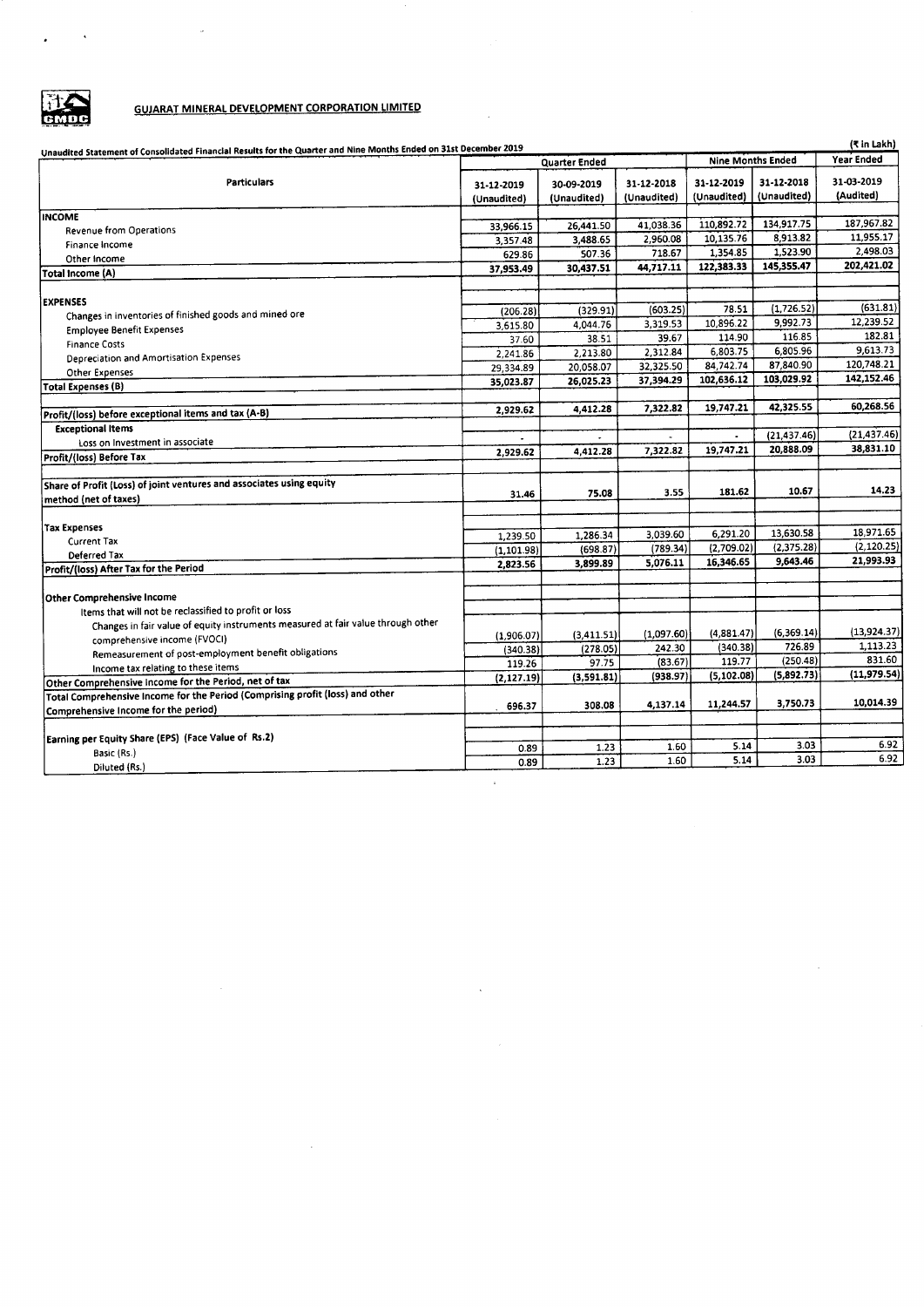Unaudited Standalone Segment Information for the Quarter and Nine Months Ended on 31st December 2019

|     |                                                        |                           |                           |                           |                           |                           | (₹ in Lakh)             |
|-----|--------------------------------------------------------|---------------------------|---------------------------|---------------------------|---------------------------|---------------------------|-------------------------|
| Sr. |                                                        |                           | <b>Quarter Ended</b>      | <b>Nine Months Ended</b>  | Year Ended                |                           |                         |
| No. | <b>Particulars</b>                                     | 31-12-2019<br>(Unaudited) | 30-09-2019<br>(Unaudited) | 31-12-2018<br>(Unaudited) | 31-12-2019<br>(Unaudited) | 31-12-2018<br>(Unaudited) | 31-03-2019<br>(Audited) |
|     | 1 Segment Revenue:                                     |                           |                           |                           |                           |                           |                         |
|     | (Net Sales / Revenue from Operations)                  |                           |                           |                           |                           |                           |                         |
|     | Mining                                                 | 30,516.52                 | 20,698.69                 | 36,562.39                 | 95,139.40                 | 112,701.38                | 160,407.07              |
|     | Power<br>12.                                           | 5,977.54                  | 8,287.45                  | 6.946.81                  | 23,238.47                 | 30,660.91                 | 38,463.34               |
|     |                                                        | 36,494.06                 | 28,986.14                 | 43,509.20                 | 118,377.87                | 143,362.29                | 198,870.41              |
|     | Less: Inter Segment Revenue                            | 2,527.91                  | 2,544.64                  | 2,470.84                  | 7,485.15                  | 8.444.54                  | 10,902.59               |
|     | Net Sales/Income From Operations                       | 33,966.15                 | 26,441.50                 | 41,038.36                 | 110,892.72                | 134,917.75                | 187,967.82              |
|     | 2 Segment Results (Operating Results):                 |                           |                           |                           |                           |                           |                         |
|     | Mining                                                 | 817.20                    | 247.66                    | 4,906.65                  | 8.662.40                  | 28,318.47                 | 42,108.83               |
|     | Power                                                  | (418.46)                  | 1,648.13                  | 65.13                     | 3,992.23                  | 8,589.33                  | 10,530.01               |
|     | <b>Total Segment Operating Results</b>                 | 398.74                    | 1,895.79                  | 4,971.78                  | 12,654.63                 | 36,907.80                 | 52,638.84               |
|     | Un-allocable Corporate Results                         | (1, 246.41)               | (1,250.17)                | (979.22)                  | (3,726.51)                | (4, 110.43)               | (5,038.79)              |
|     | <b>Total Results</b>                                   | (847.67)                  | 645.62                    | 3,992.56                  | 8,928.12                  | 32.797.37                 | 47,600.05               |
|     | Add: Interest and Dividend Income                      | 3,751.73                  | 3,723.40                  | 3.197.39                  | 10,717.37                 | 9,435.18                  | 12,555.36               |
|     | Add : Un-allocable income net of un-allocable expenses | 63.28                     | 81.00                     | 97.44                     | 214.90                    | 262.89                    | 339.67                  |
|     | Net Profit Before Tax and Exceptional Items            | 2,967.34                  | 4,450.02                  | 7,287.39                  | 19,860.39                 | 42,495.44                 | 60,495.08               |
| 3   | Segment Assets:                                        |                           |                           |                           |                           |                           |                         |
|     | Mining                                                 | 118,939.92                | 119 481.36                | 123,437.15                | 118.939.92                | 123,437.15                | 123,883.16              |
|     | l2<br>Power                                            | 149,474.76                | 151,180.39                | 157.396.45                | 149,474.76                | 157,396.45                | 154,554.44              |
|     | l3<br>Unallocated                                      | 249,142.25                | 242,567.30                | 242,237.85                | 249,142.25                | 241,826.33                | 238,740.95              |
|     |                                                        | 517,556.93                | 513,229.05                | 523,071.45                | 517,556.93                | 522,659.93                | 517,178.55              |
| 4   | Segment Liabilities:                                   |                           |                           |                           |                           |                           |                         |
|     | Mining                                                 | 65,163.00                 | 58.098.89                 | 67.189.70                 | 65,163.00                 | 67,189.70                 | 61,765.84               |
|     | Power                                                  | 7.190.27                  | 7,225.10                  | 7,842.72                  | 7,190.27                  | 7,842.72                  | 6,589.79                |
|     | 3<br>Unallocated                                       | 16,362.23                 | 18.458.97                 | 25,709.45                 | 16.362.23                 | 25.297.95                 | 20,271.96               |
|     |                                                        | 88,715.50                 | 83,782.96                 | 100,741.87                | 88,715.50                 | 100,330.37                | 88,627.59               |
|     |                                                        |                           |                           |                           |                           |                           |                         |

Notes:

1. The above results have been reviewed by the Audit Committee of the Board of Directors in its meeting held on 13th February, 2020 and the same have been taken on record by the Board of Directors in its meeting held on the same date.

2. The Company has adopted Ind AS 116 "Leases", which is Effective from April 1, 2019 and applied to its lease contracts existing on that date and identified as lease as per the earlier Ind AS 17 "Leases", using the modified retrospective method by applying cumulative adjustment to retained earnings, on the date of initial application. Accordingly, the Company has not restated comparative information. The nature of expense in respect of operating leases has changed for the current period compared to previous periods, i.e. from lease rent expense to depreciation on right-to-use assets and interest on lease liability. The effect of this adopllon is insignificant on the profit for the period.

3. The following entities are considered in the consolidated financial results:

| <b>Name of Entity</b>                             | Relationship             |
|---------------------------------------------------|--------------------------|
| <b>GMDC Gramya Vikas Trust</b>                    | 100% sole controlled     |
|                                                   | entiy in accordance with |
| <b>GMDC Science and Research Centre</b>           | Ind AS                   |
| Naini Coal Company Ltd                            | Joint Venture            |
| Swarnim Gujarat Fluorspar Pvt Ltd                 | Joint Venture            |
| Gujarat Foundation for Entrepreneurial Excellence | Joint Venture            |
| Gujarat Jaypee Cement Infrastructure Limited      | Associate                |
| Gujarat Credo Mineral Industries Ltd.             | Associate                |
| Aikya Chemicals Pvt Ltd                           | Associate                |

4. Corresponding figures of the previous periods/year's have been re-grouped / re-arranged / re-classified / restated and revised, wherever necessary, for rounding off to nearest lakh and/or to make them comparable with the figures of the current period.

Place: Ahmedabad Date: 13th February, 2020

For and on behalf of the Board of Directors

tumar Solanki, IAS **Managing Director**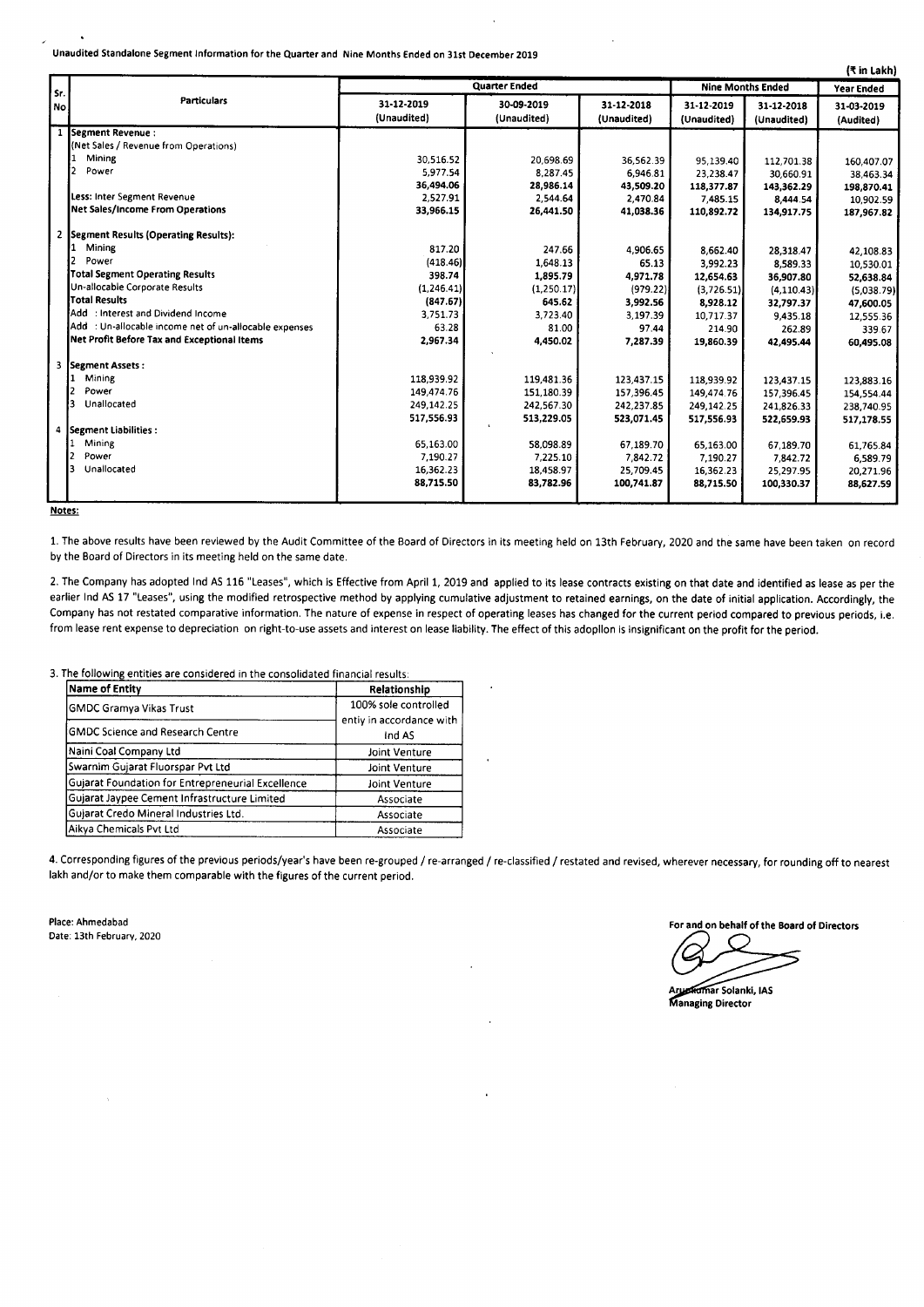# SOM JHAWAR & CO.

### CHARTERED ACCOUNTANTS

### Independent Auditor's Limited Review Report On The Unaudited Standalone Financial Results Of The Gujarat Mineral Development Corporation Ltd. For The Quarter And Nine<br>Months Ended 31th December. 2019

To The Board of Dlrectors Gujarat Mineral' Devetopment Corporation Ltd. Ahmedabad

1. We have reviewed the accompanying Statement of Standalone Unaudited Financial Results of Guiarat Mineral Development Corporation Ltd. ("the Company"), for the quarter ended December 31, 2Ol9 , being submitted by the Company pursuant to the requirement of Requiation 33 of the SEBI (Listing Obligations and Disclosure Requirements) Regulations, 2015, as amended.

2. This Statement, which is the responsibility of the Company's Management and approved by the Companyls Board of Directors, has been prepared in accordance with the recognition and measurement principles laid down ln the lndian Accounting Standard 34 "Interim Financial Reporting" ("Ind AS 34"), prescribed under Section 133 of the Companies Act, 2013 read with relevant rules issued there under and other accounting principles generally accepted in India. Our responsibility is to express a conclusion on the Statement based on our review.

3. We conducted our review of the Statement in accordance wlth the Standard on Review Engagements (SRE) 2410 "Review of Interim Financial Information Performed by the Independent Auditor of the Entity", issued by the Institute of Chartered Accountants of lndia (lCAl). A review of interim flnancial information consists of making inquiries, primarily of the Company's personnel responsible for financial and accounting matters, and applying analytical and other review procedures. A review is substantially less in scope than an audit conducted in accordance with Standards on Audlting specified under section 143(10) of the Companles Act, 2013 and consequently does not enable us to obtain assurance that we would become aware of all significant matters that might be identified in an audit. Accordingly, we do not express an audit opinion.



?

H.O.: 3002-03, Trade House Market, Opp. Fire Brigade, Ring Road, SURAT-395 002. Ph.: (O) 3912290-93 E-mail : sonijhaw=gmail.com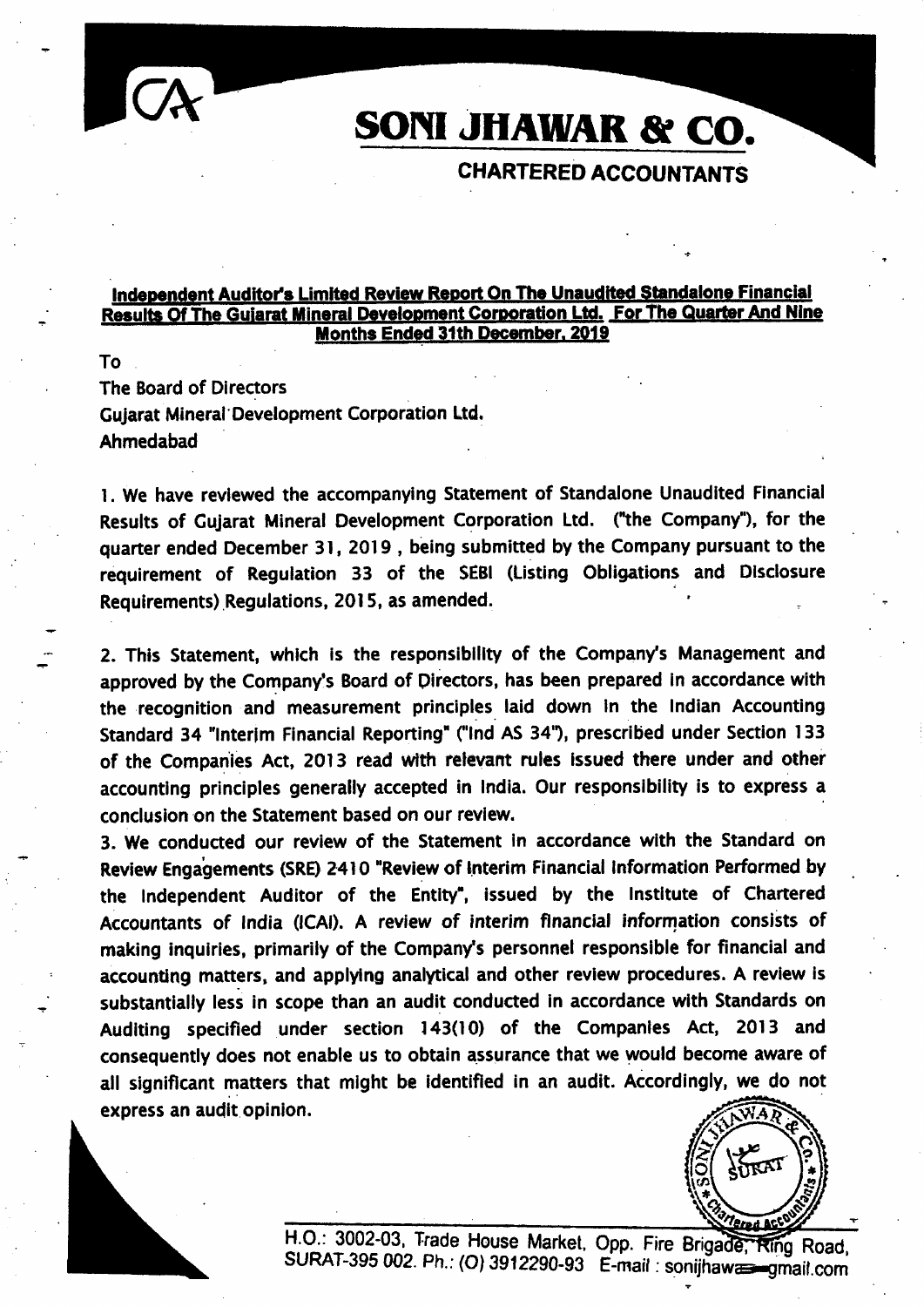4. Based on our review conducted as stated in paragraph 3 above, nothlng has come to our attention that causes us to believe that the accompanying Statement, prepared in accordance with the recognition and measurement principles laid down in the aforesaid Indian Accounting Standard and other accounting principles generally accepted in India, has not disclosed the information required to be disclosed in terms of Regulation 33 of the SEBI (Listing Obligations and Disclosure Requirements) Regulatlons, 2015, as amended, lncludlng the manner ln whlch lt ls to be disclosed, or that it contains any material misstatement.

FOR SONI IHAWAR & CO. CHARTERED ACCOUNTANTS **F.R.N 110386W** 

Lueones

(HARISH DAGA) PARTNER M. NO. \*09620

Place:Ahmedabad Date: 13/02/2020

#### UDIN: 20409620AAAAAAS6054

t

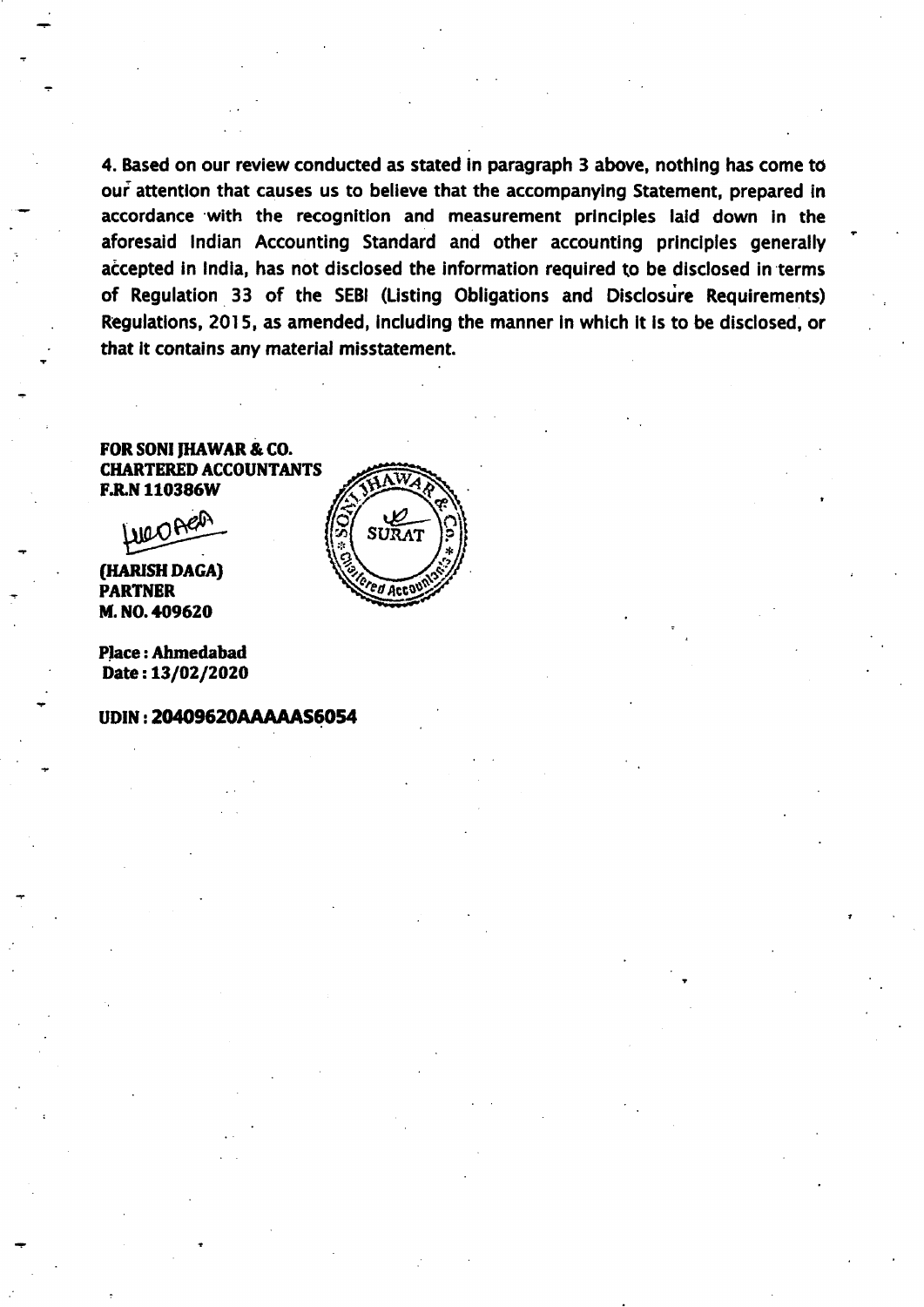

# SONI JHAWAR & CO.

### CHARTERED ACGOUNTANTS

#### Independent Auditor's Limited Review Report On The Consolidated Unaudited Financial Results Of The Gujarat Mineral Development Corporation Ltd. For The Quarter And Nine Months Ended 31st December, 2019

To The Board of Directors Gujarat Mineral Development Corporatlon Ltd. Ahmedabad

l. We have reviewed the accompanylng Staternent of Consolidated Unaudited Financial Results of Gujarat Mineral Development Corporation Ltd. ("the Parent") and its controlled trusts (the Parent and its controlled trusts together referred to as 'the Group"), and its share of the net profit/(loss) after tax and total comprehensive income / (loss) of its associates and joint ventures for the quarter ended  $\,$  December 31, 2019 , and for the period from 1<sup>st</sup> April 2019 to 31<sup>st</sup> December 2019 ("the Statement"), being submitted by the Parent pursuant to the requirement of Regulation 33 of the SEB! (Listing Obligations and Dlsclosure Requlrements) Regulations, 2015, as amended. Attention is drawn to the fact that the consolidated figures for the correspondlng quarter ended December 31, 2018, and the corresponding period from 1st April 2018 to 31st December 2018, as reported in these financial results have been approved by the Parent's Board of Directors, but have not been subjected to review.

2. This Statement, which ls the responsibility of the Parent's Management and approved by the Parent's Board of Dlrectors, has been prepared in accordance with the recognition and measurement principles laid down in Indian Accounting Standard 34 "lnterim Financial Reporting" ("lnd AS 34'), prescrlbed under Sectlon 133 of the Companies Act, 2013, and other accounting principles generally accepted ln lndla. Our responsibility is to express a conclusion on the Statement based on our review.

3. We conducted our review of the Statement In accordance with the Standard on Review Engagements (SRE) 2410 "Review of Interim Financial Information Performed by the Independent Auditor of the Entity", issued by the Institute of Chartered Accountants of lndla. A review of interim financial information consists of making inquiries, primarily of persons responsible for financial and accounting matters, and applying analytical and other review procedures. A review is substantially less in scope WA.

> H.O.: 3002-03, Trade House Market, Opp. Fire Brigate SURAT-395 002. Ph.: (O) 3912290-93 E-mail : sonijhawark@gmai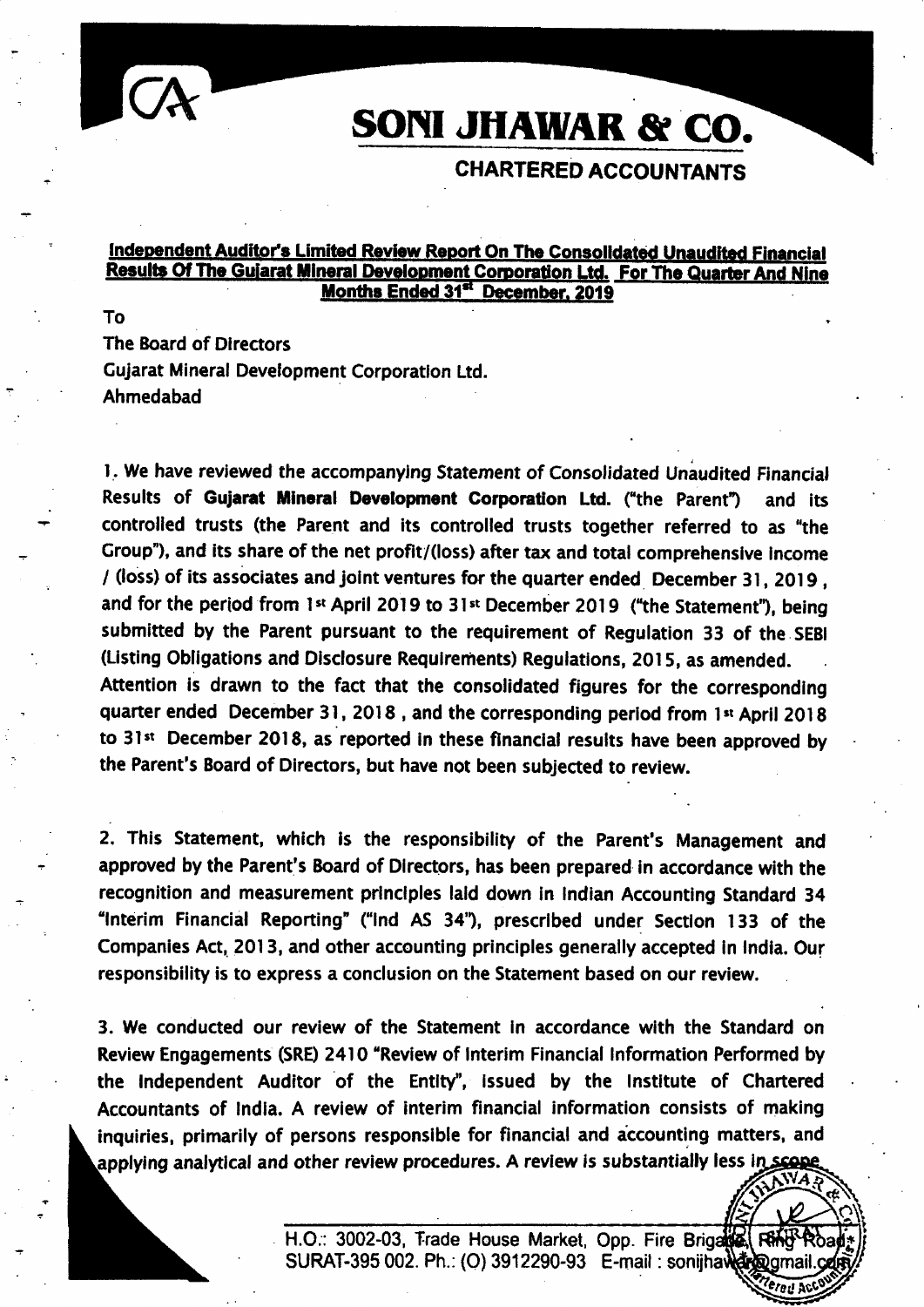than an audit conducted ln accordance with Standards on Auditing and consequently does not enable us to obtain assurance that we would become aware'of all significant matters that might be identified in an audit. Accordingly, we do not express an audit opinion.

We also performed procedures in accordance with the circular issued by the SEBI under Regulation 33 (8) of the SEBI (Listing Obllgatlons and Disclosure Requlrements) Regulations, 2015, as amended, to the extent applicable.

4. The Statement includes the results of the following entities:

- a. Naini Coal Co. Ltd. (lolnt Venture)
- b. Swarnim Gujarat Fluorspar Pvt. Ltd. (Joint Venture)
- c. Gujarat Foundation for Entrepreneurial Excellence. (Joint Venture)
- d. Gujarat Jaypee Cement and Infra Ltd. (Associates Company)
- e. Gujarat Credo Mineral Industries Ltd. (Associates Company)
- f. Aikya Chemicals Pvt. Ltd. (Associates Company)
- g. Gujarat Mineral Research& lndustrial consultancy Soclety ( controlled Trust)
- h. GMDC Gramya Trust. (Controlled Trust)
- i. GMDC Sclence & Research Centre. ( Controlled Trust)

5. Based on our review conducted and procedures performed as stated in paragraph <sup>3</sup> above and based on the consideration of the management's certificates referred to in paragraph 6 below, nothing has come to our attention that causes us to believe that the accompanying Statement, prepared ln accordance with the recognition and measurement princlples laid down ln the aforesaid lndian Accounting Standard and other accounting principles generally accepted in lndla, has not disclosed the information required to be disclosed in terms of Regulation 33 of the SEBI (Listing Obligations and Disclosure Requirements) Regulations, 2015, as amended, including the manner in which it is to be disclosed, or that it contains any material misstatement.

6. We draw attention that Consolldated Financlal Statement wherein Gujarat Mlneral Research & lndustrial Consultancy Soclety (GMRICS) a Controlled trust of the company has not been considered in preparation of Consolidated Financial Statement, as GMRICS has not prepared its Annual Accounts due to Non-Financial Transactions since 2Ol 2-l 3. Our Conclusion ls not modified in respect of this matter.